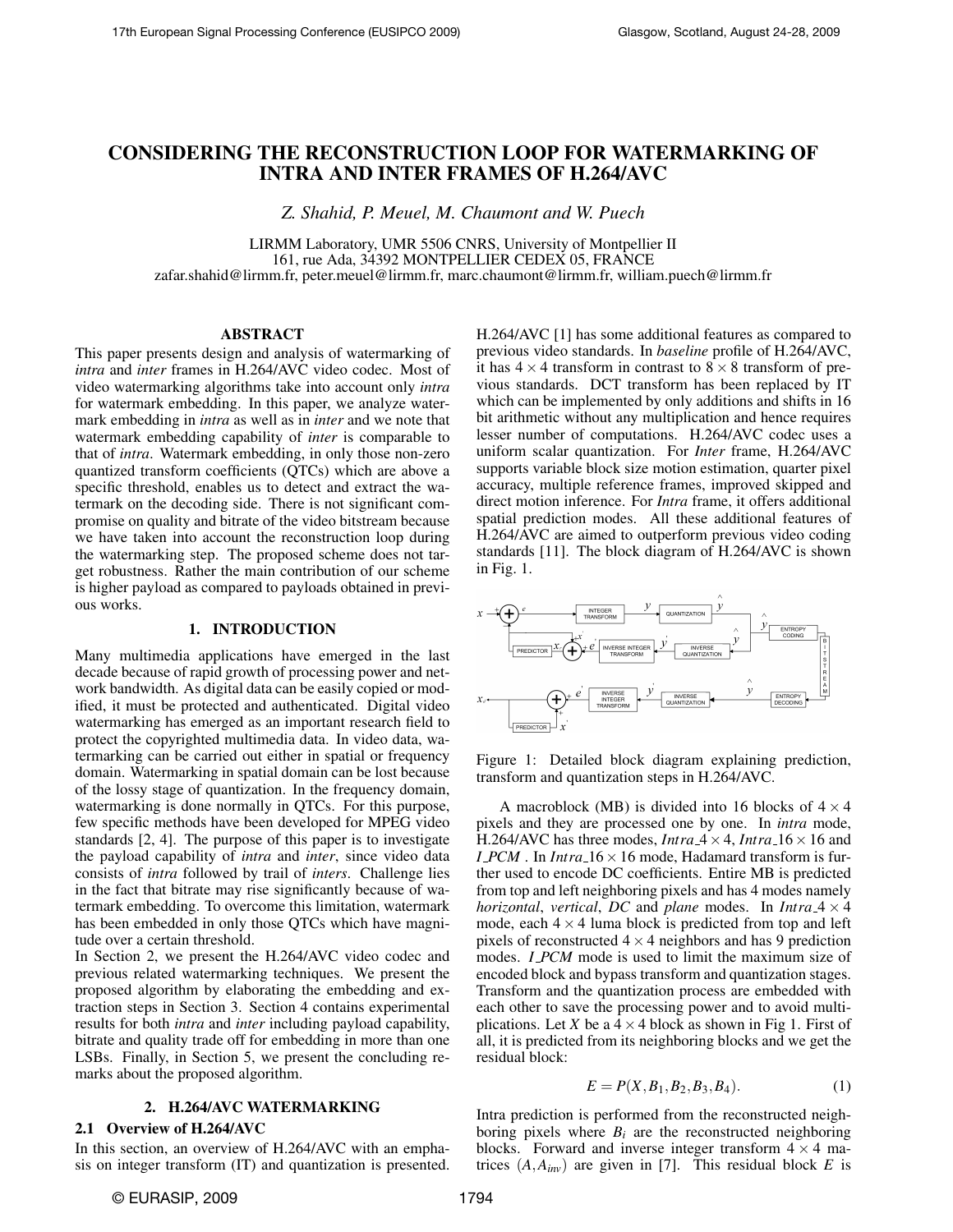then transformed using the the forward transform matrix *A* as  $Y = AEA^T$ . Scalar multiplication and quantization are defined as:

$$
\hat{Y} = sign\{Y\}[(|Y| \otimes Aq + Fq \times 2^{15+Eq}) \gg (15+Eq)], (2)
$$

where  $\hat{Y}$  is quantized transformed coefficient. *Aq* is the  $4 \times 4$ quantization matrix and *Eq* is the shifting matrix. Both *Aq* and *Eq* are indexed by QP. *Fq* is the quantization rounding factor matrix. Right shift operator is applied to every elements of  $4 \times 4$  matrix. This  $\hat{Y}$  is entropy coded and sent to the decoder side. On the decoder side, inverse quantization is given by the expression  $Y' = \{[(\hat{Y} \otimes (Bq \lt \ \leq 4)) \lt \ \leq \}$  $Eq|+8$ } >> 4, where Bq and Eq are the inverse  $4 \times 4$  quantization matrix and the shifting factor respectively.  $Y'$  is then inverse transformed to get  $E' = (A_{inv}Y'A_{inv}^T + 32) >> 6$ . The decoded residual signal  $E'$  is then added to the predicted signal to reconstruct the original signal back.

# 2.2 Previous H.264/AVC watermarking techniques

In literature, very few watermarking techniques have been proposed for H.264/AVC. Most of them embed the message only in the *intra* frames. This is due to the inherent complexity and compression efficiency of this video standard. Because of IT, traditional spread spectrum techniques are not viable in the transform domain since they embed watermark drawn from a Gaussian distribution. Golikeri *et al.* have proposed robust watermarking algorithm for H.264/AVC [3], in which they have used visual models developed by Watson [10] to choose the coefficients to be watermarked based on frequency sensitivity, luminance masking and contrast masking. They embed watermark in transformed coefficients before quantization. In the case of  $Intra_1 6 \times 16$  mode, they have also embedded the watermark in Hadamard transform coefficients. Their algorithm is robust but have very small payload. To avoid processing intensive decoding followed by re-encoding along with watermarking, some methods have suggested embedding watermark in entropy coding stage [5, 6, 8, 12]. Such algorithms face two major limitations. First, payload of such algorithms is very less which is up to few bytes per second as explained in [4]. Second, there is a continuous drift which degrades the visual quality significantly. To avoid drift, drift compensation signal should be added to decoder. Noorkami and Merserau have presented a technique to embed watermark in both *intra* and *inter* frames [9]. They propose to embed watermark in all non-zero QTCs. They claim that visual quality of *inter* frames is not compromised even if we embed watermark in all non-zero QTCs. Owing to embedding of watermark only in non-zero QTCs, their method does not affect the compression efficiency of run-length coding. But performance of context-based adaptive variable length coding (CAVLC) gets affected and as a result, some increase in bitrate is observed, since there are lot of QTCs whose magnitude is 1 and CAVLC encodes *trailing ones* (T1's) separately.

## 3. PROPOSED ALGORITHM

In this paper, we have not embedded watermark in all nonzero QTCs, rather we have embedded watermark in only those QTCs which are above a certain threshold. This threshold depends upon the number of watermark bits (WMBits) being embedded. It has two advantages. First, it makes it possible to extract the watermark on the decoder side. Second, it does not affect much the compression efficiency of entropy coding. We have not targeted robustness here. Rather we have demonstrated the high payload capability of the proposed scheme which is very high as compared to other schemes. Hence, the proposed scheme can be used in application where robustness is not required, e.g., broadcasting and hiding of meta data.

In H.264/AVC, intra prediction is performed in the spatial domain. So even for *intra* mode, IT is performed on prediction residuals. Since DC QTCs contain most of the energy and embedding watermark in them affects the video quality and the bitrate significantly, we have not embedded watermark in DC QTCs for  $Intra_4 \times 4$  mode. While for *Intra*  $16 \times 16$  mode, we have not modified the Hadamard transform coefficients. We have embedded watermark in LSBs of AC QTCs keeping in view the following points:

- QTC which we want to watermark should be non-zero. If a QTC with zero magnitude becomes non-zero in the course of embedding, it will highly affect the compression efficiency of run-length encoding.
- QTC to be watermarked should be preferably greater than '1' because there are many QTCs with magnitude '1' and in CAVLC, they are encoded as T1's, a separate syntax element. Thus changing of number of T1's will affect the compression efficiency of CAVLC.
- Finally watermark is embedded in such a fashion that it can be completely extracted on the decoder side.

## 3.1 Embedding process within encoder loop

From equation (2) we apply the embedding with:

$$
\hat{Y}_W = f(\hat{Y}, W, [K]). \tag{3}
$$

where  $f()$  is the watermarking process, *W* the watermark signal and  $\hat{K}$  is the optional watermarking key. Watermark embedding can be done in QTC before entropy coding. This embedding creates two problems. Firstly, we started reconstruction on the encoder side with QTC  $\hat{Y}$  while on the decoder side we start decoding with watermarked QTC  $\hat{Y}_w$ . This results in a mismatch on the decoder side, which keeps on increasing because of the prediction process. Because of this mismatch, the difference in PSNR is very significant even for *intra* frames, let alone the *inter* frames. Secondly, Rate Distortion (RD) bit allocation algorithm works in quantization module and any change in bitrate/quality trade off because of the watermarking of QTC is not being taken into account.

To solve both the problems, watermark embedding should be performed inside the reconstruction loop as shown in Fig. 2. In this case, we have the same watermarked QTC  $\hat{Y}_w$  on both encoder and decoder side for prediction and RD bit allocation algorithm is also working on  $\hat{Y}_w$ .

#### 3.2 Watermark aware Rate Distortion

Many encoding parameters like prediction modes, quantization parameter (QP) and motion vectors are adjusted in the encoding process based on video content and required quality. Since video data is very diverse in nature both spatially and temporally, these parameters vary from scene to scene. Bit allocation algorithms are used to find the most suitable values of these parameters to achieve the trade off between bitrate and quality. For RD, Lagrangian bit-allocation is widely used owing to its simplicity and effectiveness. The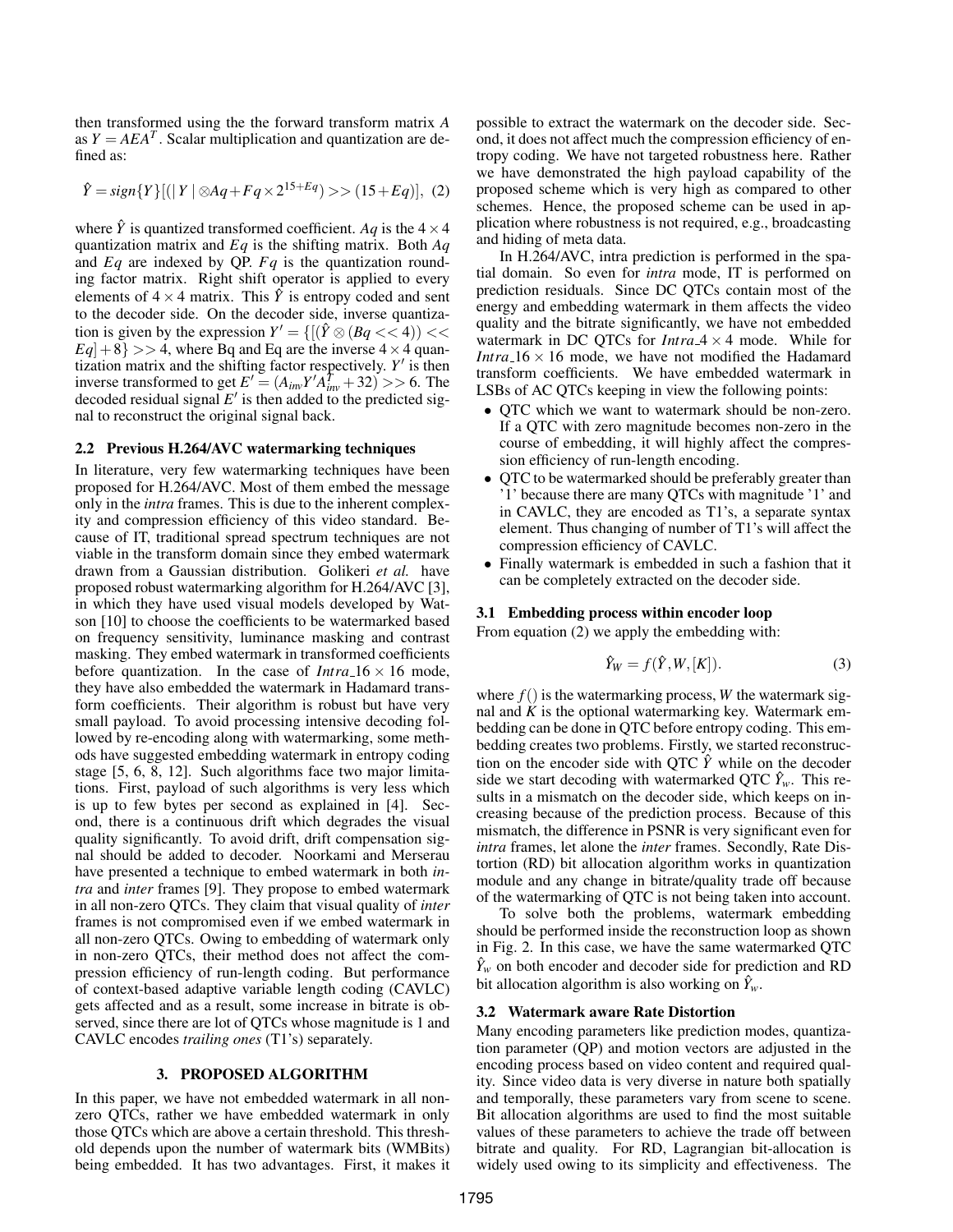

Figure 2: Watermarking by modifying 1, 2 or 1 & 2 least significant bits inside the reconstruction loop.

simplified Lagrangian cost function is  $J = D + \lambda R$ , where *J* represents the cost of encoding for a given MB, *D* is the distortion,  $\lambda$  is the Lagrangian parameter and *R* is the number of bits to encode a MB. To obtain the cost *J* for a specific prediction mode *P*, we first predict the MB for that mode to get residual *E*. We then apply IT followed by quantization with some QP value to get QTCs which are then entropy coded. Then, residual is reconstructed by performing inverse quantization and inverse IT to give the reconstructed residual  $E'$ . Thus, we end up with the cost *J* for encoding this MB in the *P* mode. In a similar fashion, we find cost *J* for all other prediction modes. The mode which yields the minimum cost is selected as the RD optimized mode for this MB.

Embedding a watermark in a video bitstream affects PSNR and bitrate of the picture. Hence, RD optimization should take into account the embedding of watermark. In this case, simplified Lagrangian cost function is  $J_w = D_w + \lambda R_w$ , for finding the cost for a specific prediction mode. Instead of QTCs, watermarked QTCs are entropy coded to find the number of bits *R* to encode MB and reconstructed to measure the distortion *D*. By moving the watermark embedding process inside the reconstruction loop, it incorporates the best suitable mode for the watermarked blocks.

## 3.3 Embedding strategy

For watermark embedding in QTCs, we developed a strategy to embed it in 1 LSB, 2 LSBs or 1 &2 LSBs together. For the embedding of 1 WMBit in LSB of |*QTC*|:

$$
if ( $|QTC| > 1$ ) then  
\n
$$
\begin{cases}\n|QTC| = |QTC| & \& \text{0} x f f f f f f e; \\
W MBit = WMBit & \& \text{0} x 00000001; \\
|QTC| = |QTC| & \& \text{WMBit.}\n\end{cases}
$$
\n(4)
$$

If |*QTC*| is less than 2, it will remain unchanged. For  $|QTC| \geq 2$ , output will be either same or will get modified by  $\pm 1$ , depending on whether *WMBit* is '0' or '1'. In this case, we have 0.5 probability that the coefficient will remain unchanged even after being watermarked.

For embedding of 2 bits in 2 LSBs of *QTC*:

$$
if (|QTC| > 3) then
$$
  
\n
$$
\begin{cases}\n|QTC| = |QTC| & \& \text{0} x f f f f f f f c; \\
W M B i t = W M B i t & \& \text{0} x 0 0 0 0 0 0 0 3; \\
|QTC| = |QTC| & \& W M B i t.\n\end{cases}
$$
\n(5)

By keeping the threshold more than '3', we can extract the watermark message on decoder side successfully.

*QTC* will remain unchanged if  $|QTC| < 4$ . If  $QTC \ge 4$ , it will get modified depending on whether WMBits are '00', '01', '10' or '11'. In this case, we have only 0.25 probability that the coefficient will remain unchanged even after being watermarked. So the compromise in PSNR is relatively higher. We can also adapt a 1 & 2 LSB embedding together. In this case, we embed watermark in 0, 1 or 2 LSBs depending on value of |*QTC*|:

$$
if (|QTC| > 3) then
$$
\n
$$
\begin{cases}\n|QTC| = |QTC| & \& 0xffffffc; \\
WMBit = WMBit & \& 0x00000003; \\
|QTC| = |QTC| & WMBit.\n\end{cases}
$$
\n
$$
else (if |QTC| > 1) then
$$
\n
$$
\begin{cases}\n|QTC| = |QTC| & \& 0xffffffe; \\
WMBit = WMBit & \& 0x00000001; \\
|QTC| = |QTC| & WMBit.\n\end{cases}
$$
\n(6)

So we embed 2 WMBits if |*QTC*| is higher enough or 1 WM-Bit if  $|QTC| > 1$ .

# 3.4 Watermark extraction

During watermark extraction process, we can extract the watermark from watermarked QTCs as:

$$
W = g(\hat{Y}_w, [K]),\tag{7}
$$

where  $g()$  is the watermark detection/extraction process,  $\hat{Y}_w$ is the watermarked QTC,  $[K]$  shows the optional key required for extraction of watermark. For example, for 1 LSB watermark extraction,  $g()$  can be given as:

$$
if ( $|QTC| > 1$ ) then  
{ $WMBit = |QTC|$  & 0x00000001; (8)
$$

Watermark extraction process works in the same way for 2 LSBs and 1 & 2 LSBs modes.

# 4. EXPERIMENTAL RESULTS

For experimental simulation, we have used the reference implementation of H.264 JSVM 10.2 in AVC mode and applied our method on nine benchmark video sequences in CIF resolution. Each of them represents different combinations of motion (fast/slow, pan/zoom/rotation), color(bright/dull), contrast (high/low) and objects (vehicle, buildings, people). We have first done the simulation only with *intra* frames, and then with *intra* and *inter* frames for 1 LSB, 2 LSBs and 1 & 2 LSBs embedding modes.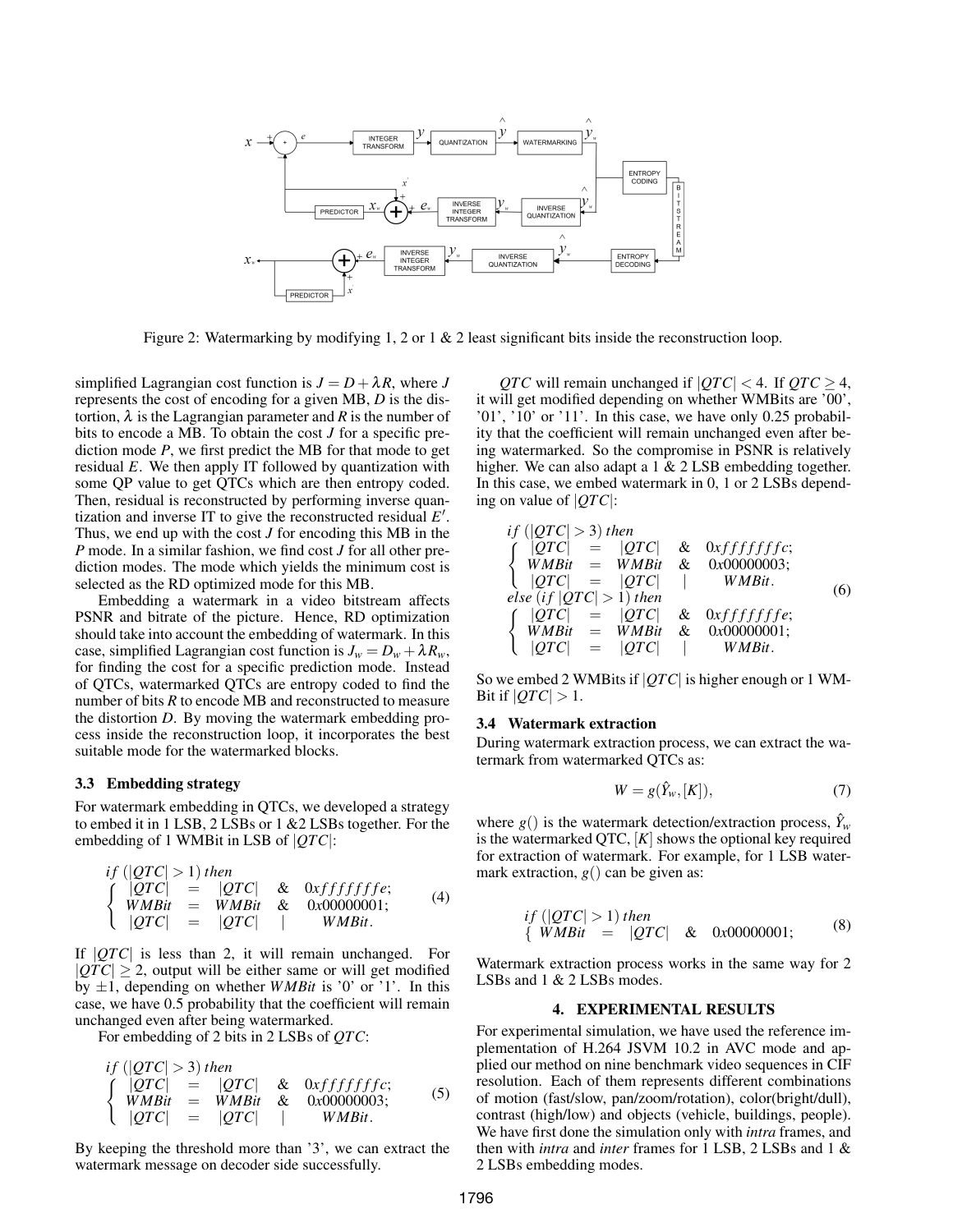For *intra* frames we have encoded 150 frames of each sequence. Non-zero QTCs are present in those parts of frames which contain texture and edges. These are spatial masking areas and watermark is embedded in those areas of the frames. To analyze payload simulation, we have used *foreman* video sequence for the QP values of 18 and 36 as shown in Table 1. At QP value of 18, we have large number of QTCs which can be watermarked and hence payload is high for all the modes. At QP value of 36, we have adequate number of QTCs for 1 LSB mode so we have enough number of WMBits embedded. But payload for 2 LSBs mode is lower as fewer QTCs have magnitude above threshold for this mode. With the embedding of WMBits, QTCs are modified and hence there is a decrease in PSNR. At QP value of '18', higher number of coefficients are watermarked and hence a greater reduction in the PSNR. While at QP value of '36', we have lesser QTCs to be watermarked, hence less degradation in quality is observed.

|                   |                  | Payload     | <b>Frame Size</b> | <b>PSNR</b> |
|-------------------|------------------|-------------|-------------------|-------------|
|                   |                  | Kbits/frame | Kbytes            | dB          |
|                   |                  |             | 2.815             | 44.883      |
| <b>QP18</b>       | LSB <sub>1</sub> | 9.375       | 2.889             | 43.801      |
| I frames          | LSB2             | 5.605       | 2.875             | 43.605      |
|                   | LSB1&2           | 12.484      | 2.909             | 42.928      |
|                   |                  |             | 0.377             | 32.628      |
| QP 36<br>I frames | LSB1             | 0.206       | 0.381             | 32.536      |
|                   | LSB <sub>2</sub> | 0.012       | 0.377             | 32.612      |
|                   | LSB1&2           | 0.214       | 0.381             | 32.526      |

Table 1: Overall analysis of watermark embedding in *intra* frames for *foreman* sequence.

Owing to the fact that we have not changed zero QTCs and T1's, bitrate has increased only slightly. This increase is due to two reasons. One, watermarked reconstructed QTCs are used for prediction of future MBs which results in more residual and hence increase in bitrate. Secondly, absolute value of QTC increases gradually in inverse scan order and entropy coding is designed for this distribution. After WM-Bit embedding, this order may get disturbed and depends upon the WMBits being embedded. Fig. 3.a and 3.b illustrate the payload for each *intra* frame in *foreman* for QP=18 and QP=36.

For experimental simulation of *intra* & *inter* frames, *intra period* has been set 15. Non-zero QTCs are found in the parts of frames containing motion and texture. Watermark is embedded in those areas as these are temporal masking areas in *inter* frames. After *intra* frame, first few *inter* frames are better predicted and contain lesser residual errors. Hence watermark embedding affects quality and compression ratio, but after a few *inter* frames, residual errors increase and watermark embedding does not affect so much the quality of *inter* frames. On average, after 5 frames, the payload/frame size ratio of *inter* frames is very close to that of *intra* frames. Table 2 and 3 show the average change in frame size for *foreman* sequence at QP value of 18 and 36 for *intra* & *inter* frames. Fig. 4.a and 4.b illustrate the payload for I and P frames in *foreman* for QP values of 18 and 36. On average, the change in file size is 3.2%,2.7% and 2.8% for *intra*, *inter* and *intra* & *inter* respectively for a QP value of 18.

Between 1 LSB and 2 LSBs embedding modes, 1 LSB



Figure 3: Analysis of payload capability for watermark embedding of *intra* frames in *foreman* for QP: a) 18, b) 36.

|                        |        | Payload     | <b>Frame Size</b> | <b>PSNR</b> |
|------------------------|--------|-------------|-------------------|-------------|
|                        |        | Kbits/frame | Kbytes            | dВ          |
|                        | 0      |             | 2.818             | 44.876      |
| <b>QP18</b>            | LSB1   | 9.352       | 2.892             | 43.800      |
| I frames               | LSB2   | 5.586       | 2.878             | 43.605      |
|                        | LSB1&2 | 12.452      | 2.913             | 42.917      |
|                        | 0      | $\Omega$    | 1.317             | 44.541      |
| <b>QP18</b>            | LSB1   | 1.378       | 1.343             | 44.302      |
| P frames               | LSB2   | 0.280       | 1.333             | 44.449      |
|                        | LSB1&2 | 1.530       | 1.354             | 44.230      |
|                        | 0      | 0           | 1.417             | 44.563      |
| <b>QP18</b><br>$I + P$ | LSB1   | 1.909       | 1.446             | 44.269      |
|                        | LSB2   | 0.633       | 1.436             | 44.392      |
|                        | LSB1&2 | 2.258       | 1.458             | 44.144      |

Table 2: Overall analysis of watermark embedding in *intra* and *inter* frames for *foreman* sequence at QP=18.

performs better having higher payloads and minimum increase in bitrate. In 2 LSBs mode, 2 bits are embedded at the same time and thus magnitude of compromise is higher. 2 LSBs mode should be used in combination with 1 LSB mode as we have done in  $1 \& 2$  LSBs embedding mode to get higher payload. One can note that just like bitrate, pay-